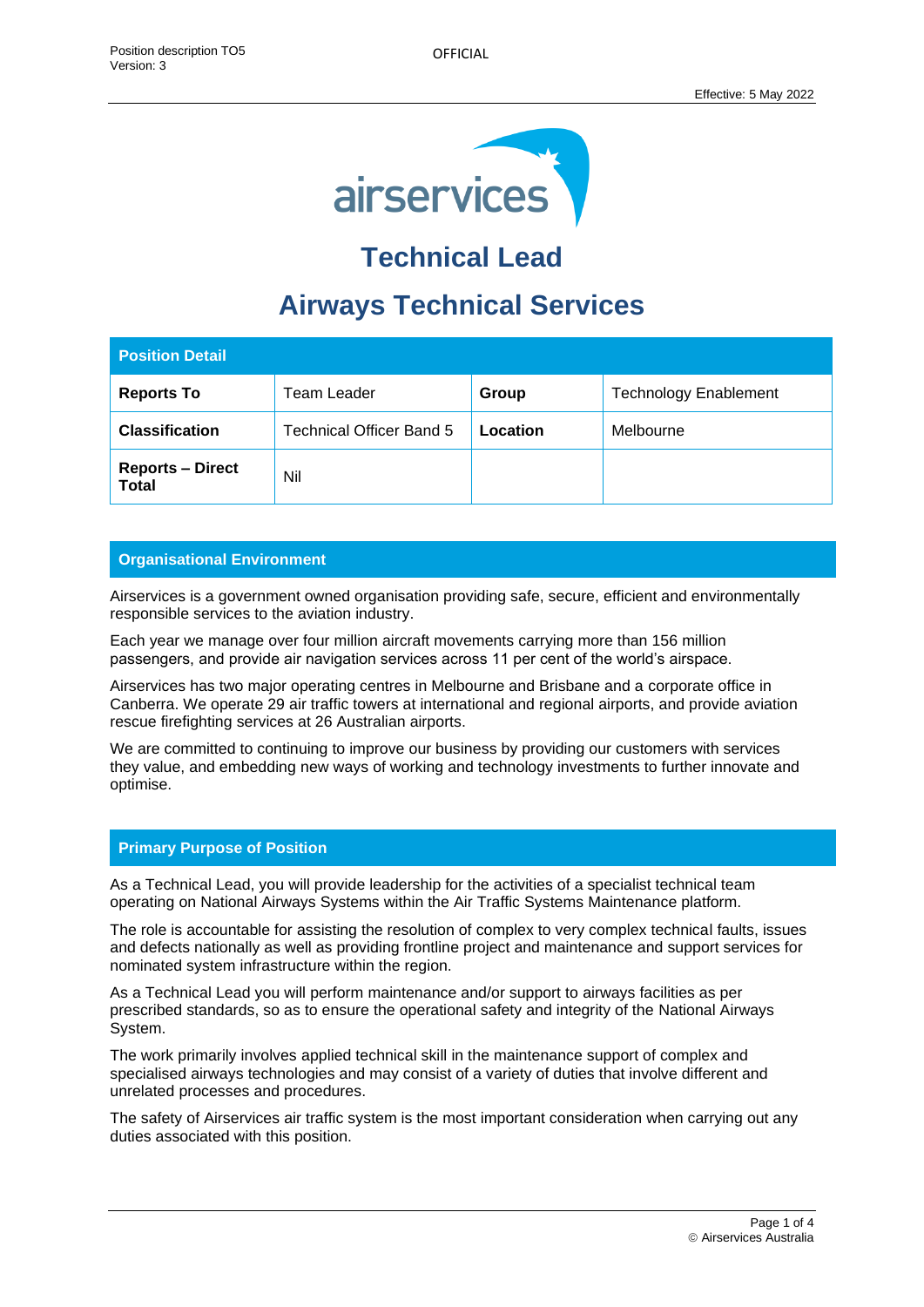#### **Accountabilities and Responsibilities**

#### **Position Specific**

- Delivers the operational, technical and corporate services to enable Airservices to deliver to its customers.
- Provide high quality services on a day to day basis
- Provide hands on operational, technical, and corporate work, usually as a SME in a particular discipline
- Ability to process information and instructions effectively and make informed professional decisions.
- Deliver hands on outcomes that support day to day delivery to plans and achieve long term objectives
- Assist the Team Leader in the management of the team maintenance program and projectrelated activities, including the identification of maintenance efficiency opportunities.
- Execute defined preventative maintenance activities as per a defined maintenance program.
- Undertake corrective maintenance activities, applying fault diagnosis skills and defined maintenance procedures.
- Undertake project related technical integration and implementation work, including documentation and site supervision.
- Develop the technical capabilities of junior technical officers.
- Maintain an awareness and understanding of how multiple systems/domains integrate across operational services, and the impact that work undertaken can have on operational service delivery.
- Work in accordance with directed priorities and the ability to exercise initiative in context of adhoc service requests.
- Ensure data relevant to all work undertaken is recorded promptly and accurately in the maintenance management systems, and that related engineering and safety issues are communicated via prescribed systems in a timely and accurate manner.
- Conduct and communication that contributes to a high standard of customer service.
- Directly influence the organisation by presenting technical information in a manner tailored to the audience
- Build on the application of their SME and use this expertise to support organisational objectives and inform decision making
- Manage own workload which will require the balancing of competing priorities of service faults, system maintenance and infrastructure renewal and upgrades.
- Ensure that planned work on systems/services within the responsibility of the team is actively managed on a day-to-day basis, including allocating resources where applicable.
- Determine work estimates for projects and project tasks.

#### **People**

- The position reports to a Team Leader in the conduct of regular duties.
- Manage own performance and the performance of the team ensuring consistent modelling of supporting behaviours
- Contribute to building a successful team of technical practitioners operating at various levels within a complex Air Traffic System environment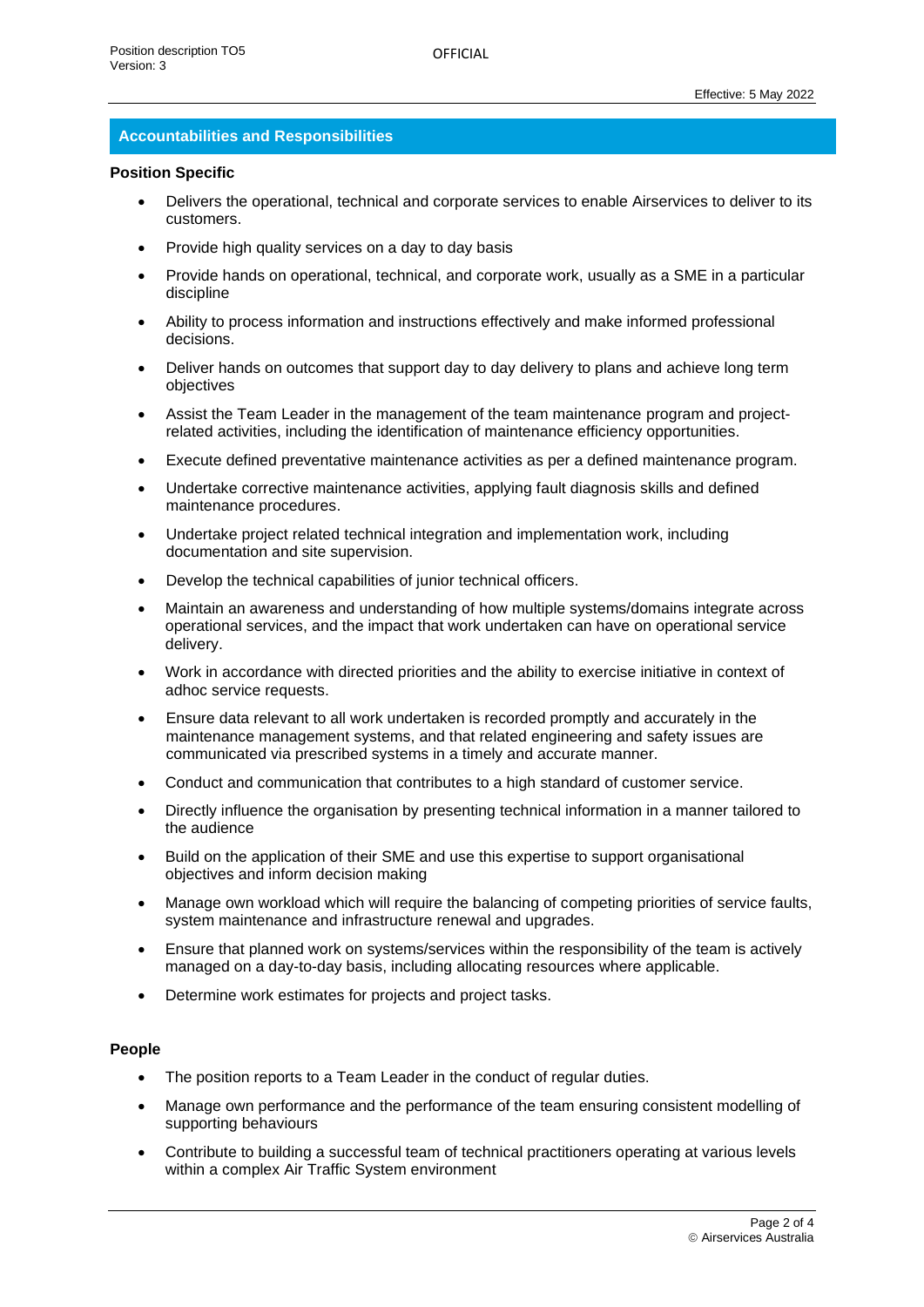- Maintain an effective working relationship with other Airservices staff to ensure that there is effective coordination of all activities in support of organisational objectives.
- Require leadership and supervision of subordinate technical staff, including trainees and external contractors in the conduct of routine and non-routine work.
- Coaching, mentoring and developing of other staff within the workgroup. Where appropriate provide technical on-the-job training (OJT) and assess the technical competencies of team members.

#### **Compliance, Systems and Reporting**

- Take part in the implementation of enterprise governance systems and policies, including safety, environmental, work health and safety, risk and compliance.
- Ability to obtain an Aviation Security Identification Card.
- Australian Citizenship (requirement for Defence Baseline Security Clearance).

#### **Safety**

• Demonstrate safety behaviours consistent with enterprise strategies and documented processes.

#### **Key Performance Indicators**

#### **Efficient, Effective and Accountable**

- Adherence to agreed technical system performance metrics to meet customer service obligations.
- Accurate and timely data provided for prescribed maintenance systems and processes.
- Builds and maintains effective working relationships across the business.
- Maintains a customer focus when delivering technical outcomes.
- Takes responsibility for actions and outcomes.

#### **Commercial**

• Application of Airservices financial policy and procedures when utilising authorised systems to procure.

#### **Safety**

• Compliance with Airservices and industry safety, risk, environmental frameworks and standards.

## **Key Relationships**

#### **Your relationship to:**

- Team Leader Take direction from Team Leader, who holds overall accountabilities for the teams work performance, and adherence to schedule and compliance requirements. Team Leader also provides HR assistance and manages team training and development requirements.
- Technical Officer Band 2/3/4 Supervision/mentoring/advice, coordination of work.
- System Technical Advisors Technical support activities including investigations and assurance tasks.